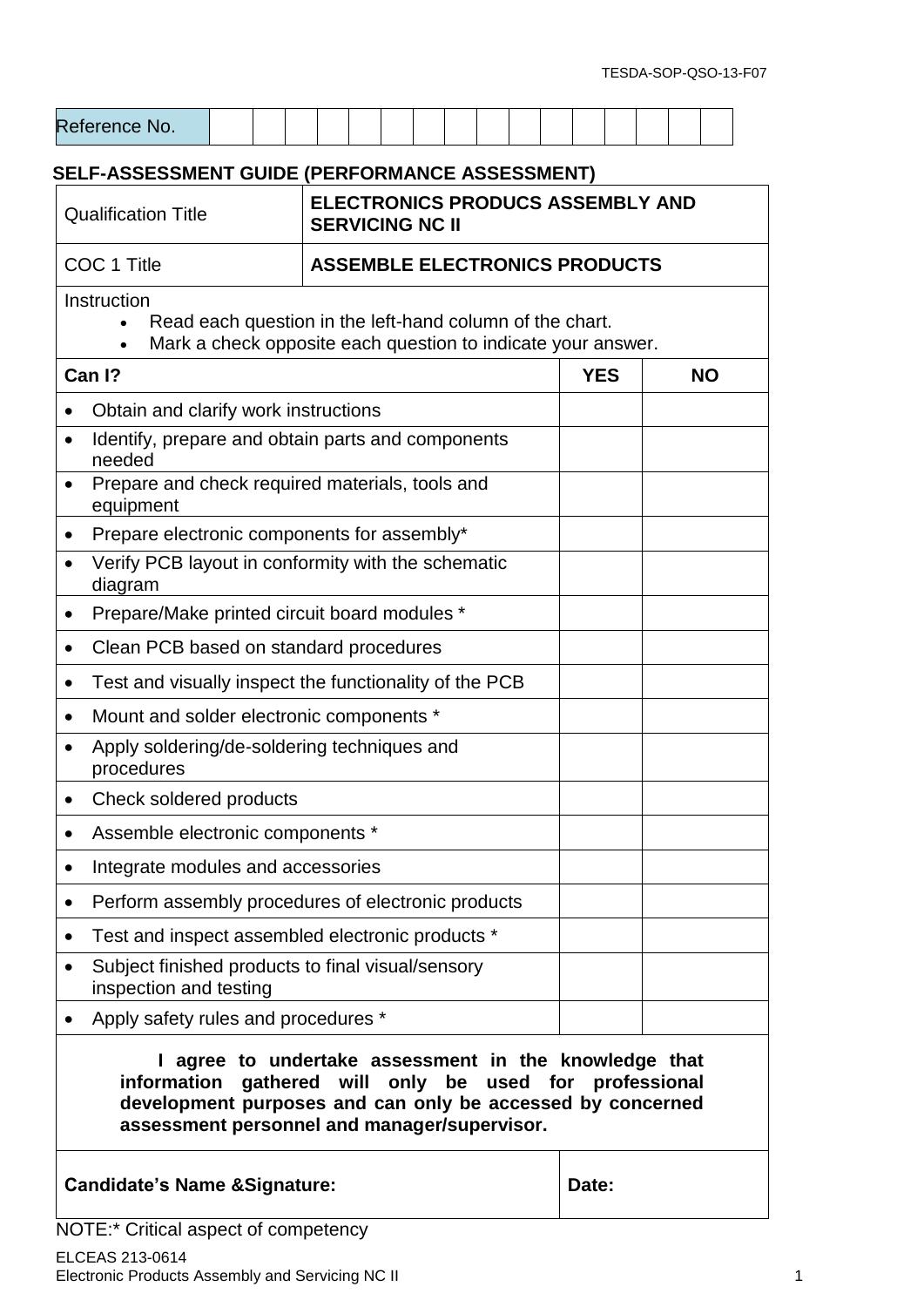| Reference No. |  |  |  |  |  |  |  |  |  |  |  |  |  |  |  |  |
|---------------|--|--|--|--|--|--|--|--|--|--|--|--|--|--|--|--|
|---------------|--|--|--|--|--|--|--|--|--|--|--|--|--|--|--|--|

## **SELF-ASSESSMENT GUIDE (PERFORMANCE ASSESSMENT)**

| <b>Qualification Title</b>                                                           | <b>ELECTRONICS PRODUCS ASSEMBLY AND</b><br><b>SERVICING</b>                                                              |            |           |  |  |  |  |  |  |
|--------------------------------------------------------------------------------------|--------------------------------------------------------------------------------------------------------------------------|------------|-----------|--|--|--|--|--|--|
| COC 2 Title                                                                          | <b>SERVICE CONSUMER ELECTRONICS PRODUCTS</b><br><b>AND SYSTEMS</b>                                                       |            |           |  |  |  |  |  |  |
| Instruction<br>$\bullet$                                                             | Read each question in the left-hand column of the chart.<br>Mark a check opposite each question to indicate your answer. |            |           |  |  |  |  |  |  |
| Can I?                                                                               |                                                                                                                          | <b>YES</b> | <b>NO</b> |  |  |  |  |  |  |
| Prepare the unit and required materials, tools<br>service *                          | equipment and workplace properly for installation and                                                                    |            |           |  |  |  |  |  |  |
| ٠<br>installation                                                                    | Acquire manuals and service information required for                                                                     |            |           |  |  |  |  |  |  |
| Verify repair/maintenance history<br>$\bullet$                                       |                                                                                                                          |            |           |  |  |  |  |  |  |
| $\bullet$<br>documents defects against customer description                          | Conduct complete check-up of consumer electronic<br>products and systems, and identifies, verifies and                   |            |           |  |  |  |  |  |  |
| $\bullet$                                                                            | Test devices in accordance with standard procedures                                                                      |            |           |  |  |  |  |  |  |
| $\bullet$                                                                            | Install consumer electronic products and systems*                                                                        |            |           |  |  |  |  |  |  |
| Undertake final inspection<br>٠                                                      |                                                                                                                          |            |           |  |  |  |  |  |  |
| Respond to unplanned events or conditions<br>$\bullet$                               |                                                                                                                          |            |           |  |  |  |  |  |  |
| Clean and clear work site of all debris<br>$\bullet$                                 |                                                                                                                          |            |           |  |  |  |  |  |  |
| ٠                                                                                    | Prepare report on installation and testing of equipment                                                                  |            |           |  |  |  |  |  |  |
| Identify system defects/faults using appropriate tools<br>$\bullet$<br>and equipment |                                                                                                                          |            |           |  |  |  |  |  |  |
| Diagnose faults and defects *<br>$\bullet$                                           |                                                                                                                          |            |           |  |  |  |  |  |  |
| Check and isolate circuits                                                           |                                                                                                                          |            |           |  |  |  |  |  |  |
| Explain identified defects and faults<br>$\bullet$                                   |                                                                                                                          |            |           |  |  |  |  |  |  |
| Check control settings/adjustments<br>$\bullet$                                      |                                                                                                                          |            |           |  |  |  |  |  |  |
| Document accurately results of diagnosis and testing<br>$\bullet$                    |                                                                                                                          |            |           |  |  |  |  |  |  |
| Advise/inform customers regarding the status and<br>serviceability of the unit       |                                                                                                                          |            |           |  |  |  |  |  |  |
| $\bullet$<br>recommended appropriate equivalent ratings                              | Replace defective parts/components with identical or                                                                     |            |           |  |  |  |  |  |  |
| Maintain/Repair consumer electronic products *<br>٠                                  |                                                                                                                          |            |           |  |  |  |  |  |  |
| Use personal protective equipment<br>$\bullet$                                       |                                                                                                                          |            |           |  |  |  |  |  |  |
| Perform cleaning of unit                                                             |                                                                                                                          |            |           |  |  |  |  |  |  |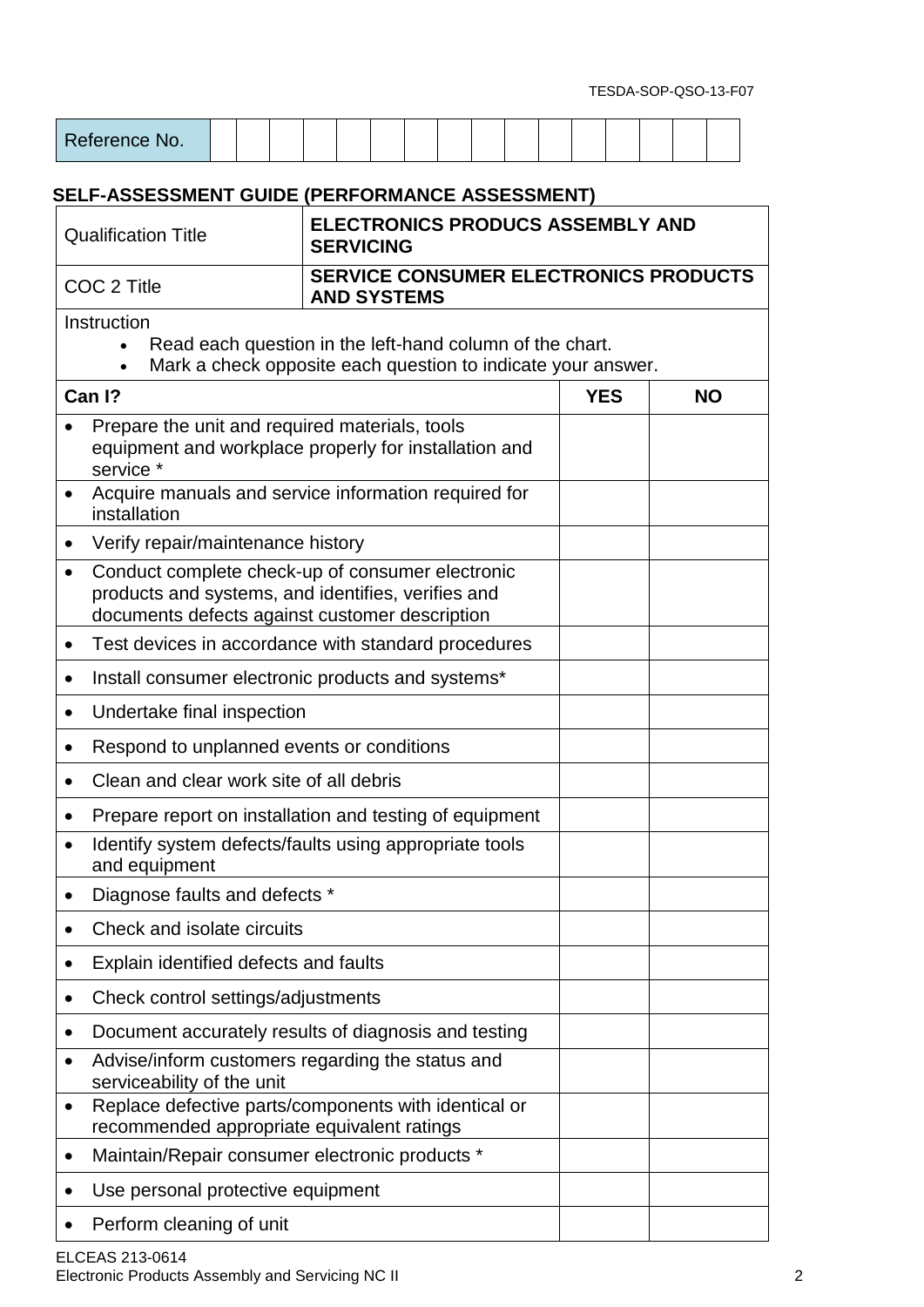| $\bullet$ | Perform repair activity within the required timeframe                                                                                                                                                                          |       |  |  |  |  |
|-----------|--------------------------------------------------------------------------------------------------------------------------------------------------------------------------------------------------------------------------------|-------|--|--|--|--|
| $\bullet$ | Observe care and extreme precaution in handling the<br>unit/product                                                                                                                                                            |       |  |  |  |  |
| $\bullet$ | Re-assemble and test repaired consumer electronic<br>product *                                                                                                                                                                 |       |  |  |  |  |
|           | Subject reassembled units to final testing and cleaning                                                                                                                                                                        |       |  |  |  |  |
|           | Compile service completion procedures and<br>documentations                                                                                                                                                                    |       |  |  |  |  |
|           | Dispose waste materials                                                                                                                                                                                                        |       |  |  |  |  |
|           | Apply safety rules and procedures *                                                                                                                                                                                            |       |  |  |  |  |
|           | I agree to undertake assessment in the knowledge that<br>information gathered will only be used for professional<br>development purposes and can only be accessed by concerned<br>assessment personnel and manager/supervisor. |       |  |  |  |  |
|           | <b>Candidate's Name &amp; Signature:</b>                                                                                                                                                                                       | Date: |  |  |  |  |

NOTE:\* Critical aspect of competency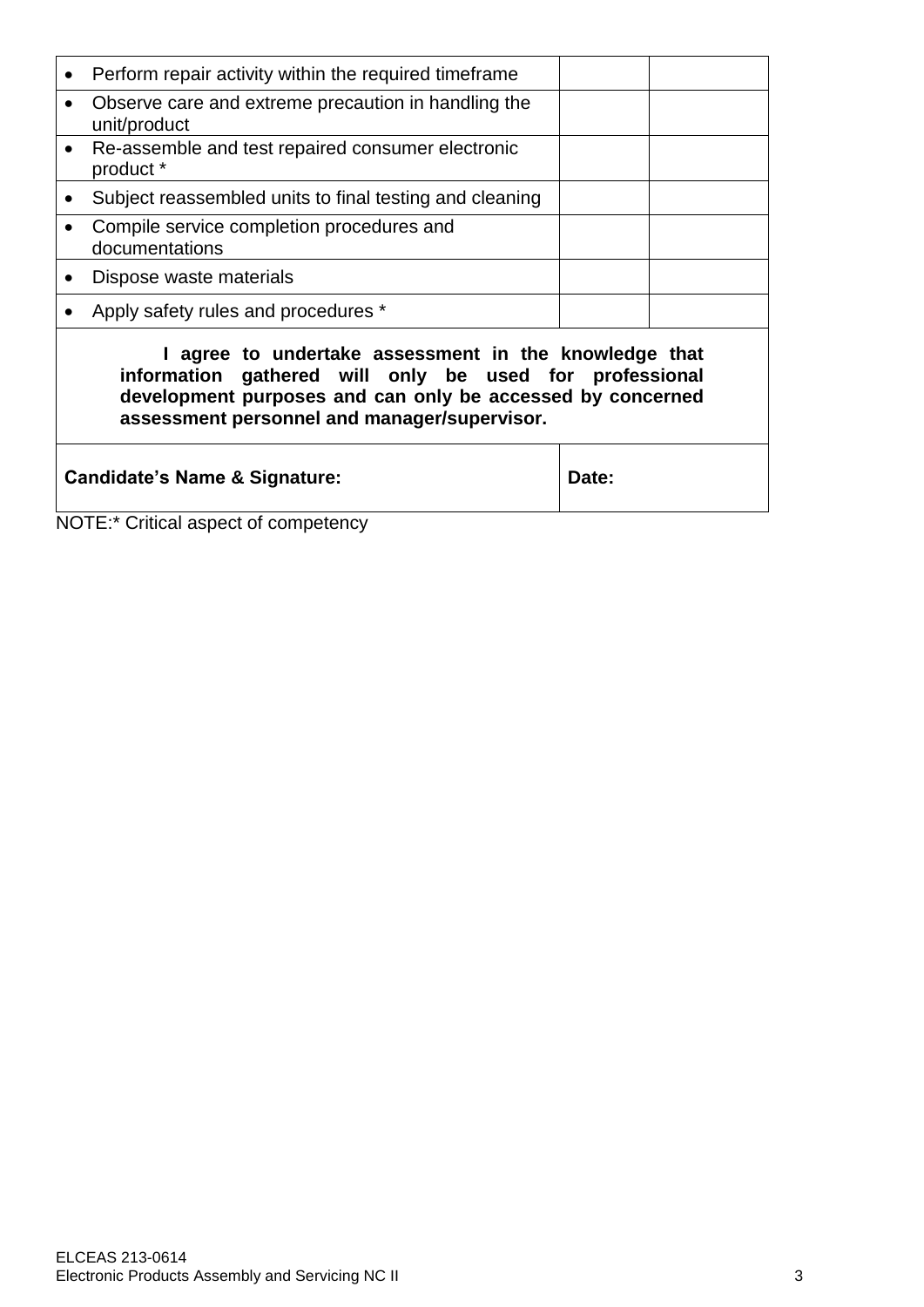| Reference No. |  |  |  |  |  |  |  |  |
|---------------|--|--|--|--|--|--|--|--|

## **SELF-ASSESSMENT GUIDE (PERFORMANCE ASSESSMENT)**

| <b>Qualification Title</b>                                                                                                                             | <b>SERVICING NC II</b>                                                                                                                                   | <b>ELECTRONICS PRODUCS ASSEMBLY AND</b> |           |  |  |  |  |  |
|--------------------------------------------------------------------------------------------------------------------------------------------------------|----------------------------------------------------------------------------------------------------------------------------------------------------------|-----------------------------------------|-----------|--|--|--|--|--|
| COC 3 Title                                                                                                                                            | SERVICE INDUSTRIAL ELECTRONIC MODULES,<br><b>PRODUCTS AND SYSTEMS</b>                                                                                    |                                         |           |  |  |  |  |  |
| Instructions:<br>Read each question in the left-hand column of the chart.<br>Mark a check opposite each question to indicate your answer.<br>$\bullet$ |                                                                                                                                                          |                                         |           |  |  |  |  |  |
| Can I?                                                                                                                                                 |                                                                                                                                                          | <b>YES</b>                              | <b>NO</b> |  |  |  |  |  |
| Prepare unit, tools and workplace for<br>installation/servicing*                                                                                       |                                                                                                                                                          |                                         |           |  |  |  |  |  |
| $\bullet$<br>installation                                                                                                                              | Acquire manuals and service information required for                                                                                                     |                                         |           |  |  |  |  |  |
| Verify repair/maintenance history<br>$\bullet$                                                                                                         |                                                                                                                                                          |                                         |           |  |  |  |  |  |
| $\bullet$                                                                                                                                              | Conduct complete check-up of consumer electronic<br>products and systems, and identifies, verifies and<br>documents defects against customer description |                                         |           |  |  |  |  |  |
| <b>Test devices</b><br>$\bullet$                                                                                                                       |                                                                                                                                                          |                                         |           |  |  |  |  |  |
| Install industrial electronics systems/products *<br>$\bullet$                                                                                         |                                                                                                                                                          |                                         |           |  |  |  |  |  |
| Undertake final inspection<br>$\bullet$                                                                                                                |                                                                                                                                                          |                                         |           |  |  |  |  |  |
| Respond to unplanned events or conditions<br>$\bullet$                                                                                                 |                                                                                                                                                          |                                         |           |  |  |  |  |  |
| Clean and clear work site of all debris<br>$\bullet$                                                                                                   |                                                                                                                                                          |                                         |           |  |  |  |  |  |
| ٠                                                                                                                                                      | Prepare report on installation and testing of equipment                                                                                                  |                                         |           |  |  |  |  |  |
| $\bullet$<br>and equipment                                                                                                                             | Identify system defects/faults using appropriate tools                                                                                                   |                                         |           |  |  |  |  |  |
| $\bullet$                                                                                                                                              | Test devices in accordance with standard procedures                                                                                                      |                                         |           |  |  |  |  |  |
| systems/products*                                                                                                                                      | Diagnose faults of industrial electronics                                                                                                                |                                         |           |  |  |  |  |  |
| Check and isolate circuits<br>$\bullet$                                                                                                                |                                                                                                                                                          |                                         |           |  |  |  |  |  |
| Explain identified defects and faults                                                                                                                  |                                                                                                                                                          |                                         |           |  |  |  |  |  |
|                                                                                                                                                        | Check control settings/adjustments                                                                                                                       |                                         |           |  |  |  |  |  |
|                                                                                                                                                        | Document accurately results of diagnosis and testing                                                                                                     |                                         |           |  |  |  |  |  |
| serviceability of the unit                                                                                                                             | Advise/inform customers regarding the status and                                                                                                         |                                         |           |  |  |  |  |  |
| $\bullet$                                                                                                                                              | Replace defective parts/components with identical or<br>recommended appropriate equivalent ratings                                                       |                                         |           |  |  |  |  |  |
|                                                                                                                                                        | Maintain/Repair industrial electronics products *                                                                                                        |                                         |           |  |  |  |  |  |
|                                                                                                                                                        | Use personal protective equipment                                                                                                                        |                                         |           |  |  |  |  |  |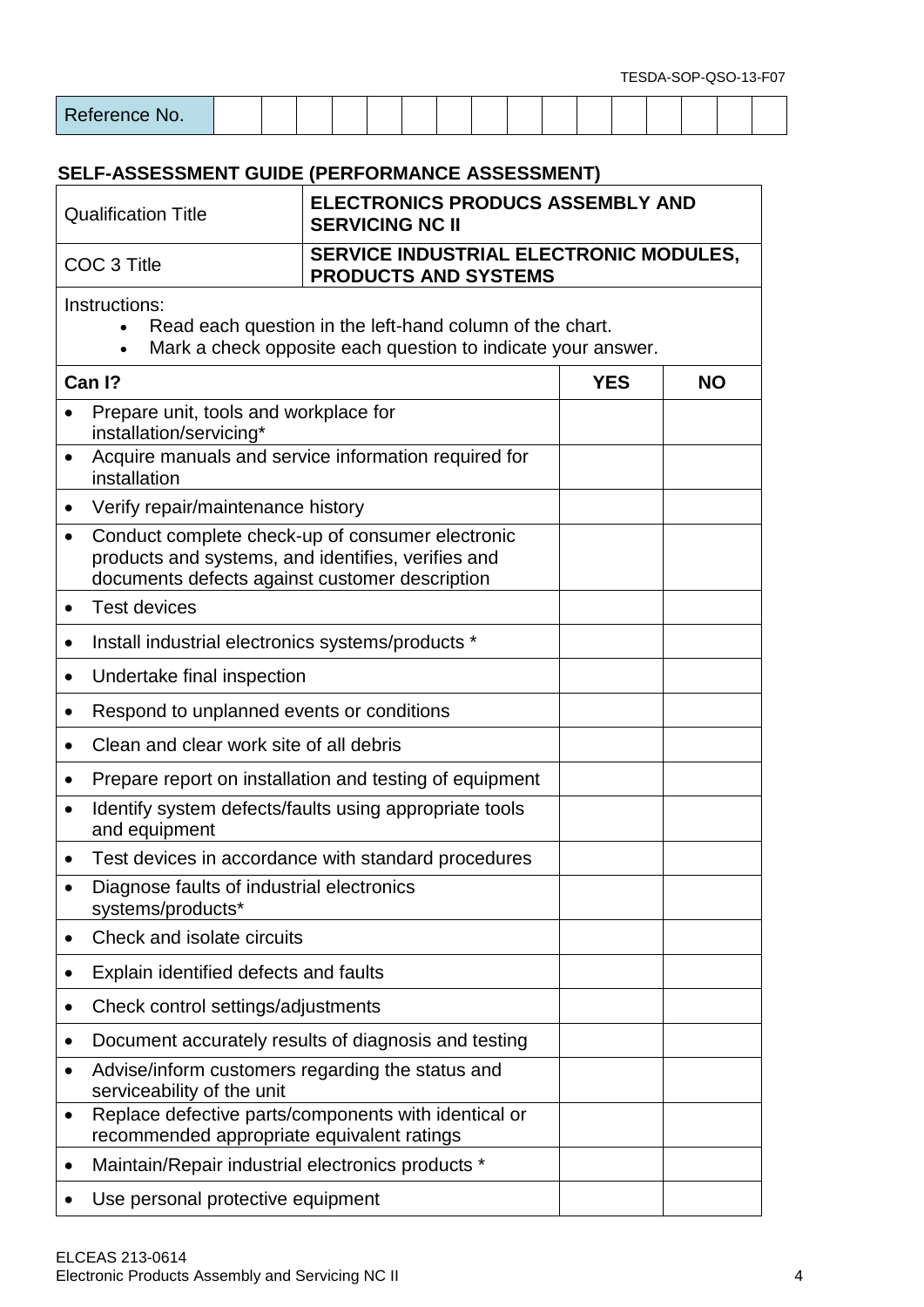|           | Perform cleaning of unit                                                                                                                                                                                                       |  |  |  |  |  |
|-----------|--------------------------------------------------------------------------------------------------------------------------------------------------------------------------------------------------------------------------------|--|--|--|--|--|
| ٠         | Perform repair activity within the required timeframe                                                                                                                                                                          |  |  |  |  |  |
|           | Observe care and extreme precaution in handling the<br>unit/product                                                                                                                                                            |  |  |  |  |  |
| $\bullet$ | Re-assemble and test repaired industrial electronics<br>products *                                                                                                                                                             |  |  |  |  |  |
|           | Subject reassembled units to final testing and cleaning                                                                                                                                                                        |  |  |  |  |  |
|           | Compile service completion procedures and<br>documentations                                                                                                                                                                    |  |  |  |  |  |
|           | Dispose waste materials                                                                                                                                                                                                        |  |  |  |  |  |
|           | Apply safety rules and procedures *                                                                                                                                                                                            |  |  |  |  |  |
|           | I agree to undertake assessment in the knowledge that<br>information gathered will only be used for professional<br>development purposes and can only be accessed by concerned<br>assessment personnel and manager/supervisor. |  |  |  |  |  |
|           | <b>Candidate's Name &amp; Signature:</b><br>Date:                                                                                                                                                                              |  |  |  |  |  |

NOTE:\* Critical aspect of competency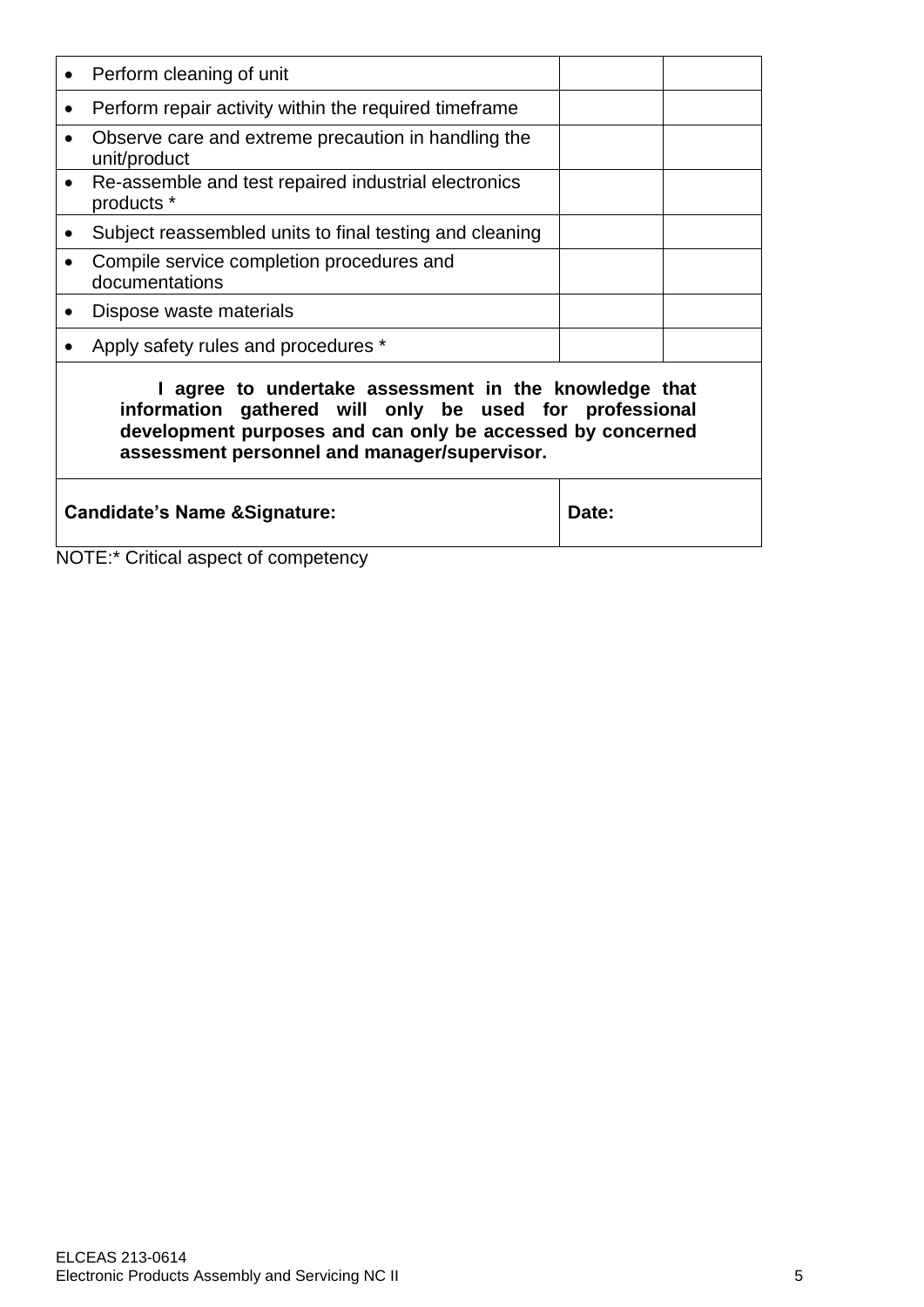#### **CANDIDATE'S GUIDE FOR THE PORTFOLIO ASSESSMENT**

#### PORTFOLIO COVER SHEET

| <b>CANDIDATE'S NAME</b>                                                                                                                                                                                                                                                                                                                                                                                                                                                                                                                                                                                                                                                                                                                                                                                                                                         |                                    |  |  |  |  |
|-----------------------------------------------------------------------------------------------------------------------------------------------------------------------------------------------------------------------------------------------------------------------------------------------------------------------------------------------------------------------------------------------------------------------------------------------------------------------------------------------------------------------------------------------------------------------------------------------------------------------------------------------------------------------------------------------------------------------------------------------------------------------------------------------------------------------------------------------------------------|------------------------------------|--|--|--|--|
| POSITION/DESIGNATION                                                                                                                                                                                                                                                                                                                                                                                                                                                                                                                                                                                                                                                                                                                                                                                                                                            |                                    |  |  |  |  |
| <b>COMPANY</b>                                                                                                                                                                                                                                                                                                                                                                                                                                                                                                                                                                                                                                                                                                                                                                                                                                                  | <b>CONTACT</b><br><b>NUMBER(S)</b> |  |  |  |  |
| <b>COMPANY ADDRESS</b>                                                                                                                                                                                                                                                                                                                                                                                                                                                                                                                                                                                                                                                                                                                                                                                                                                          |                                    |  |  |  |  |
| <b>QUALIFICATION</b><br><b>APPLIED FOR</b>                                                                                                                                                                                                                                                                                                                                                                                                                                                                                                                                                                                                                                                                                                                                                                                                                      | <b>DATE</b><br><b>SUBMITTED</b>    |  |  |  |  |
| Portfolio evidences to be presented /submitted                                                                                                                                                                                                                                                                                                                                                                                                                                                                                                                                                                                                                                                                                                                                                                                                                  |                                    |  |  |  |  |
| National Certificate on Consumer Electronics Servicing NC II<br>$\Box$<br>Certificate of Competency/ies on the Consumer Electronics Servicing NC II<br>$\Box$<br>Certificate of Employment with job description<br>П<br>Pictures/videos taken in the workplace with co-workers(with company name/logo)<br>$\Box$<br>Training certificate<br>$\Box$<br><b>Transcript of Records</b><br>$\Box$<br>Diploma<br>$\Box$<br>Written statements or references (from workplace supervisors, managers, etc.)<br>П<br><b>NOTE:</b><br>$\checkmark$ Original copy of any five (5) of the identified documents shall be presented to the<br>assessor during the interview;<br>$\checkmark$ If the assessor finds the evidences presented inadequate, he may still require the<br>candidate to undergo the performance assessment (Section 4 of the Training<br>Regulations). |                                    |  |  |  |  |
| I declare that these portfolio evidences presented are true and correct.                                                                                                                                                                                                                                                                                                                                                                                                                                                                                                                                                                                                                                                                                                                                                                                        |                                    |  |  |  |  |
|                                                                                                                                                                                                                                                                                                                                                                                                                                                                                                                                                                                                                                                                                                                                                                                                                                                                 |                                    |  |  |  |  |
| Candidate's signature over printed name                                                                                                                                                                                                                                                                                                                                                                                                                                                                                                                                                                                                                                                                                                                                                                                                                         |                                    |  |  |  |  |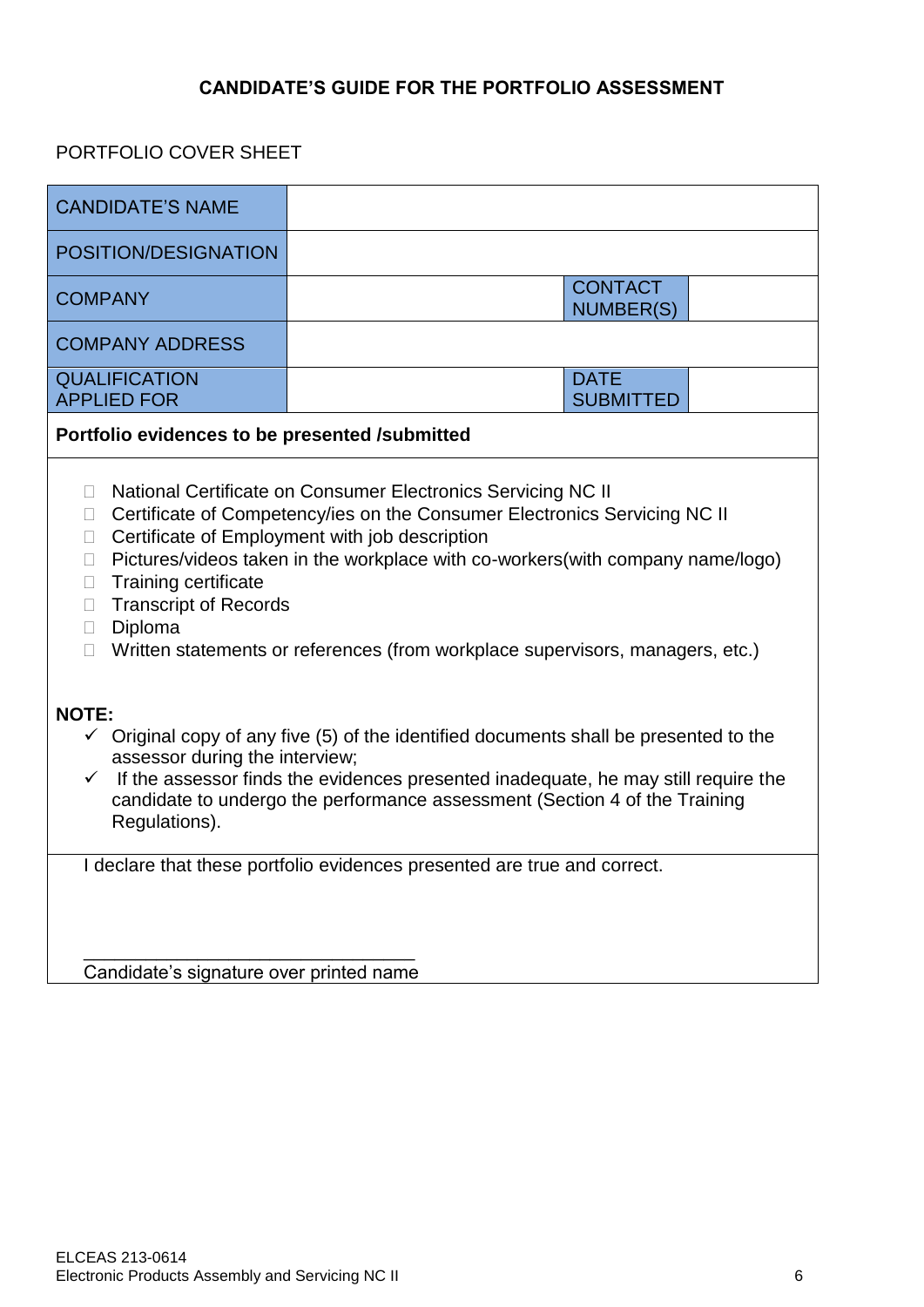#### **Presentation of the Portfolio**

Each document in the portfolio will need to be supported by a statement which outlines:

- The purpose of the document
- How the document relates to the requirements of the units of competency/Qualification
- Information about those who have contributed or can verify evidence (Names, address, contact numbers and items of evidence with which they have been involved).
- Show links between each piece of evidence so that they build a picture of your competence.

#### **The PORTFOLIO must be organized and submitted in a legal size folder and arranged in the following order:**

- 1. Cover Sheet
- 2. Application Form (TESDA-SOP-CO-07-F21)
- 3. The index of evidence
- 4. The evidences (appropriately numbered)
- 5. Information of people who contributed or can verify evidence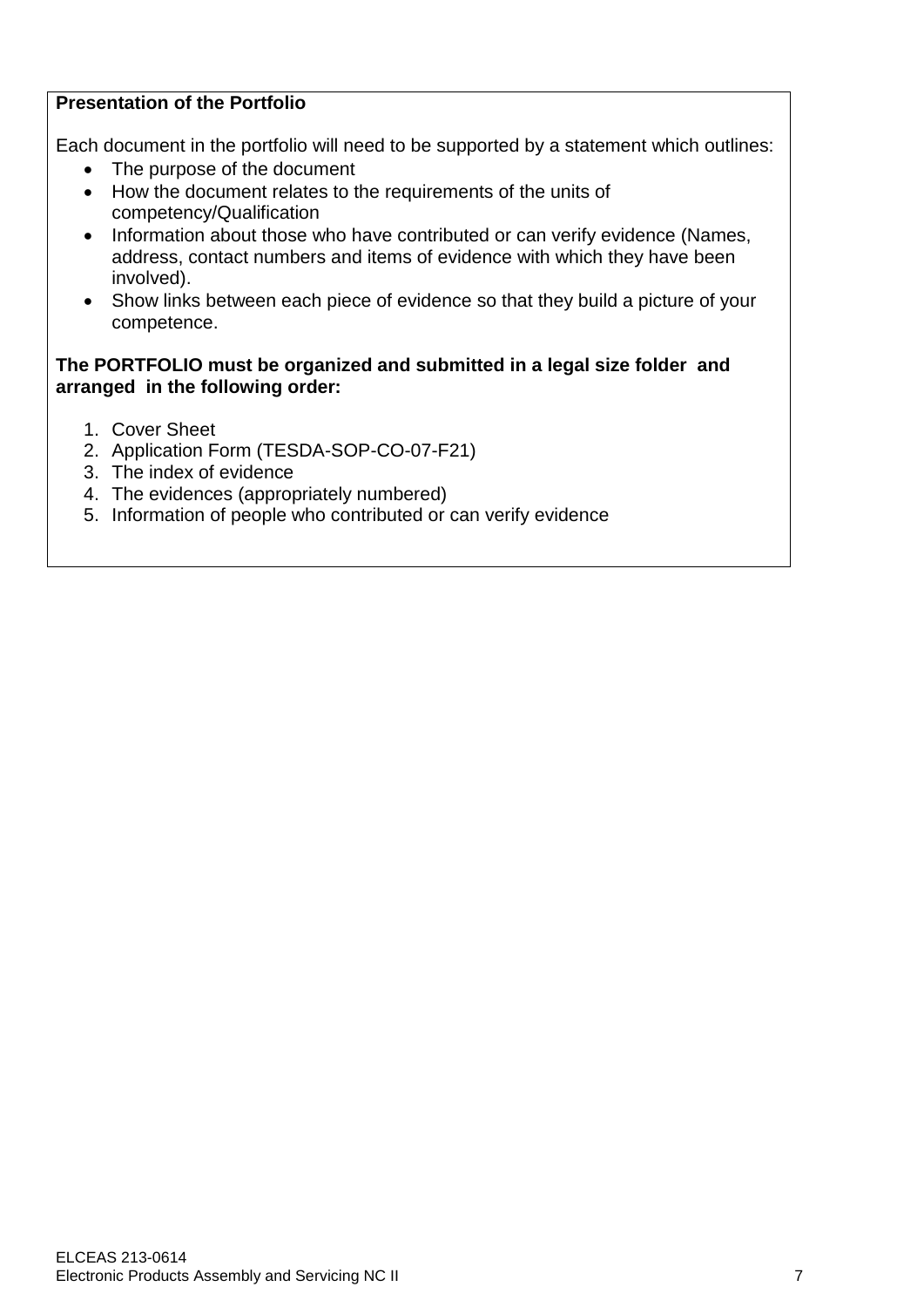# **ORGANIZATION OF THE PORTFOLIO**

| <b>DOCUMENT</b>                                                       | <b>DESCRIPTION</b>                                                                                                                                                                                                                          |
|-----------------------------------------------------------------------|---------------------------------------------------------------------------------------------------------------------------------------------------------------------------------------------------------------------------------------------|
| 1. Cover sheet                                                        | Shall contain the following:<br>Candidate's name<br>Job title<br>Name and address of the candidate's workplace<br><b>Qualification title</b><br>Submission date                                                                             |
| 2. Application Form                                                   | Completely filled-out with picture (passport size, white<br>background) (TESDA-SOP-CO-07-F21)                                                                                                                                               |
| 3. Information of people who<br>contributed or can verify<br>evidence | Shall include names, address, contact numbers and items of<br>evidence with which they have been involved. People<br>involve may include:<br>Line manager<br>Supervisor<br>Team leader/Lead person                                          |
| 4. The candidate's statement                                          | This explains the evidence, the context from which the<br>evidence was drawn and the candidate's role within it.                                                                                                                            |
| 5. The index of evidence                                              | The index of evidence shall contain list items of evidence<br>and assign each item a unique reference number. This will<br>enable items of evidence to be used against more than one<br>evidence requirement. E.g., Employment History - #1 |
| 6. The evidences                                                      | The actual documents to be used in assessing competence.<br>These must be appropriately numbered and arranged<br>according to the sequence indicated in the Index.                                                                          |